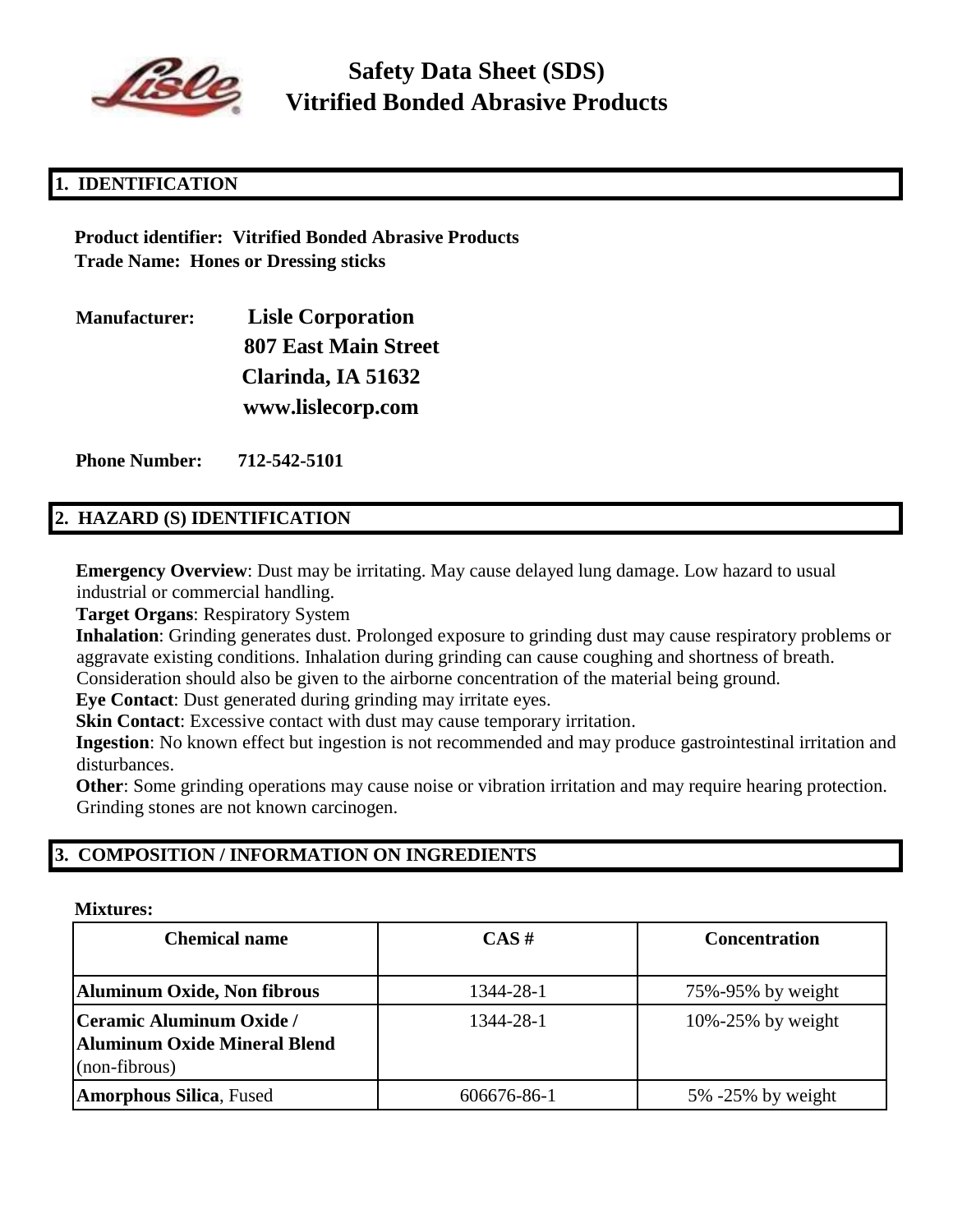#### **4. FIRST-AID MEASURES**

**Inhalation**: Remove person to fresh air, and if not breathing, begin mouth to mouth resuscitation. Seek medical attention.

**Eye contact**: If wearing contact lenses, remove them and flush eyes with water to remove particulates. Seek medical attention.

**Skin contact**: Brush off excess dust. Wash hands with soap and water.

**Others**: If hearing problems persist, obtain medical assistance as needed.

#### **5. FIRE-FIGHTING MEASURES**

**Flash Point**: Does not apply

**Flammable Limits**: None

**Extinguishing Media**: Any media appropriate for the surrounding fire.

**Fire Fighting Equipment**: Fire fighters should wear goggles and self-contained breathing apparatus to avoid inhalation of smoke or vapors of surrounding fires.

**Fire and Explosion Hazards**: None from this product. Consideration must be given to the potential fire/ explosion hazards from the material being processed. Many materials create flammable/ explosive dust when ground.

#### **6. ACCIDENTAL RELEASE MEASURES**

**Clean Up**: Use normal clean up procedures.

**Disposal**: Dispose of in accordance with local, state and federal regulations. Containment of this material should not be necessary.

#### **7. HANDLING AND STORAGE**

**Handling**: Do not use at speeds greater than product was made to be used. Inspect stone for damage on arrival and prior to use. Avoid breathing dust. Avoid skin and eye contact with grinding dust. Use in well ventilated area.

**Storage**: Stones should not be exposed to water or other solvents; any temperature or humidity conditions that causes condensation on the stones or freezing temperatures.

#### **8. EXPOSURE CONTROLS / PERSONAL PROTECTION**

**Respiratory Protection**: Use NIOSH approved respirators as required to maintain exposure below Threshold Limit Values. (TLV/TWA). See OSHA 29 CFR 1910.134.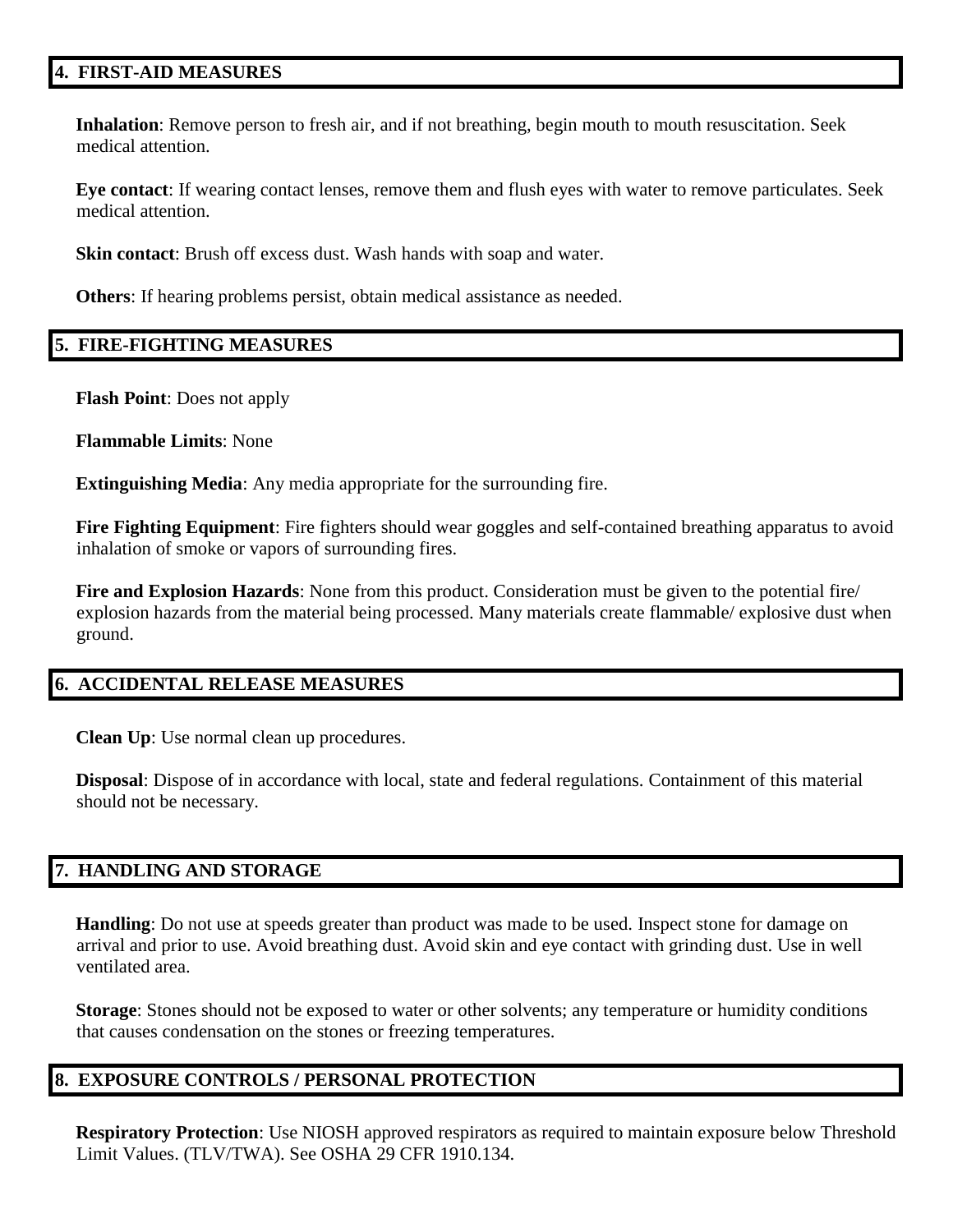**Skin Protection**: Leather, cloth, rubber, or vinyl gloves as desired by user.

**Eye Protection**: Safety goggles or safety glasses with side shields are recommended. See OSHA 29 CFR 1910.133.

**Hearing Protection**: See OSHA 29 CFR1910.95 concerning hearing protection.

**Engineering Controls**: Local exhaust ventilation as necessary to keep dust levels below Threshold Limit Values (TLV/TWA).

**Other Precautions**: Visually inspect all stones before use for possible damage.

#### **9. PHYSICAL AND CHEMICAL PROPERTIES**

**Freezing Point: NA Melting Point: NA Color**: Various **Odor**: None

**Boiling Pont**: NA **Vapor Pressure**: NA **Vapor Density**: NA **Specific Gravity**: 1.5 – 3.1 **PH**: Not relevant **Physical Form**: Solid

## **10. STABILITY AND REACTIVITY**

**Stability (Conditions to Avoid)**: This material is stable under normal conditions of transport and storage. Avoid over speed and unsafe use conditions of the grinding wheel.

**Incompatibility (Specific Materials to Avoid)**: Avoid Strong acids and bases.

**Hazardous Polymerization**: Hazardous polymerization does not occur.

**Hazardous Decomposition**: Dust are generated in use. In most cases, dust from the work piece will be significantly greater than from the grinding wheel. Coolants may produce other decomposition products.

#### **11. TOXICOLOGICAL INFORMATION**

Overexposure to dust may result in irritation of the nose, throat or eyes.